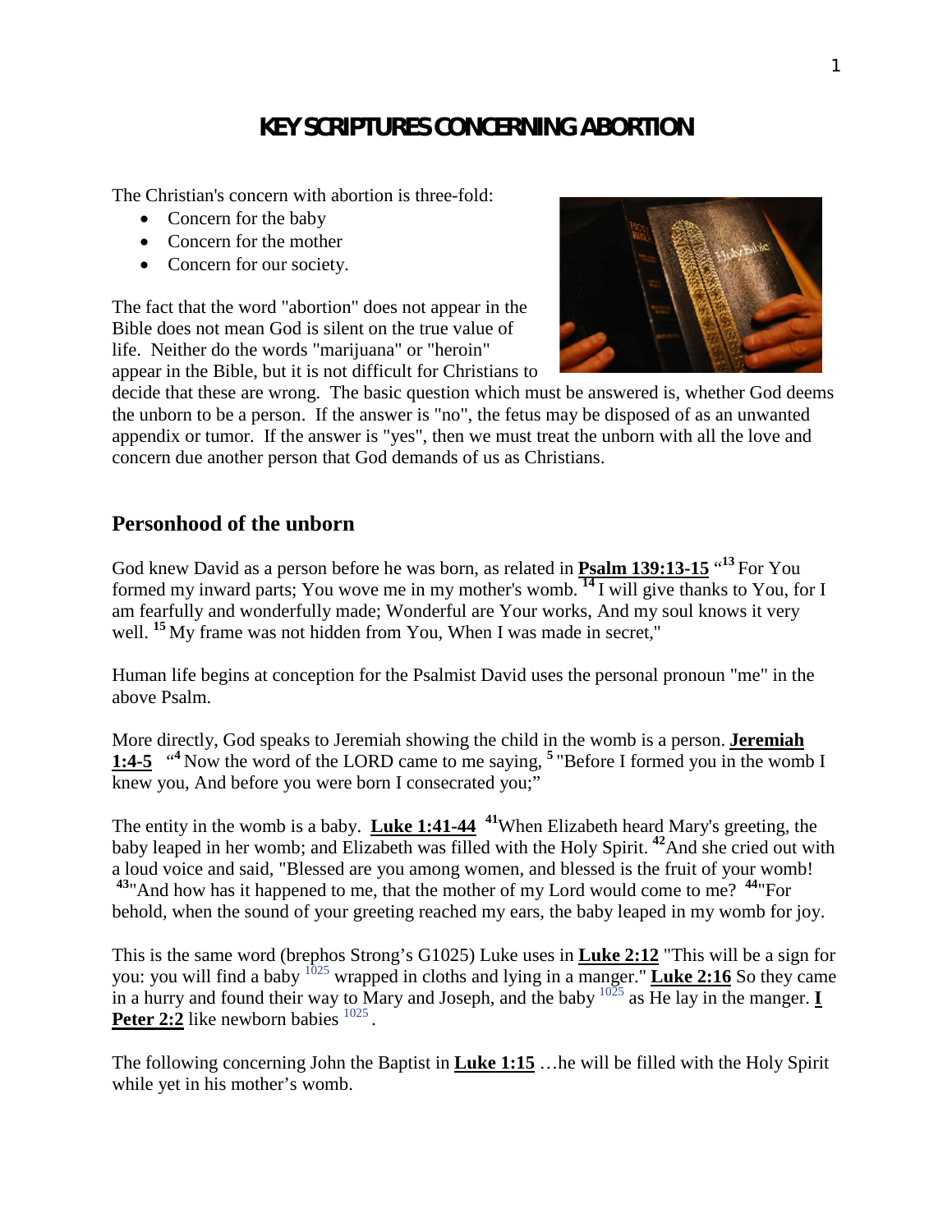God knows the personalities of the unborn in **Genesis 25:23** …"Two nations are in your womb; (Jacob and Esau) And two peoples will be separated from your body; …."

Paul writes in **Galatians 1:15** But when God, who had set me apart even from my mother's womb and called me through His grace, … In these passages God is dealing with the unborn. One He consecrated, another He sets apart for service, a third He fills with the Holy Spirit. There can be no doubt in these instances that the unborn is a person.

Lest there be any reservation that these may be special cases, consider the most unique person of all, our Savior Jesus Christ. Unique as He is, the scriptures tell us that in His human nature He was to be like us in every way. **Hebrews 2:17** "Therefore, He had to be made like His brethren in all things, so that He might become a merciful and faithful high priest …." Is there any question of Jesus' personhood before birth? From the moment of conception to the day He died on the cross, He lived in humanness like you and me. Therefore, we too are persons from the moment of conception. No exception can be made because of our size or shape or where we reside. We are precious in God's sight and we must be precious in each other's sight.

The passages in Proverbs 24:11-12 are especially fitting when considering the sanctity of life and rescuing those who are unjustly sentenced to death. Can these be the unborn children who have no defense except our Christian conscience? **Proverbs 24:11,12 (NIV) <sup>11</sup>** Rescue those being led away to death; hold back those staggering toward slaughter.**<sup>12</sup>** If you say, "But we knew nothing about this," does not he who weighs the heart perceive it? Does not he who guards your life know it? Will he not repay each person according to what he has done?

"Hold back those staggering toward slaughter." Can these be the distressed parents who can only see abortion as the deceptively simple answer to their problems?

"If you say, But we knew nothing about this,' does not He who weighs the heart perceive it? Does not He who keeps watch over your soul know it, and will He not requite man according to his work?" Can this mean us? With God's help and in Christian love, we can correct this situation.

# **SUPPLEMENTARY SCRIPTURE**

First let's consider who creates life: **Where do the preborn come from? What is Man's worth?**

**Genesis 1:1** "In the beginning God created the heavens and the earth."

**Genesis 1:27** "God created man in His own image."

**Genesis 33:5** "The children whom God hath graciously given your servant."

**Genesis 25:21** "and the Lord answered him and Rebekah, his wife, conceived."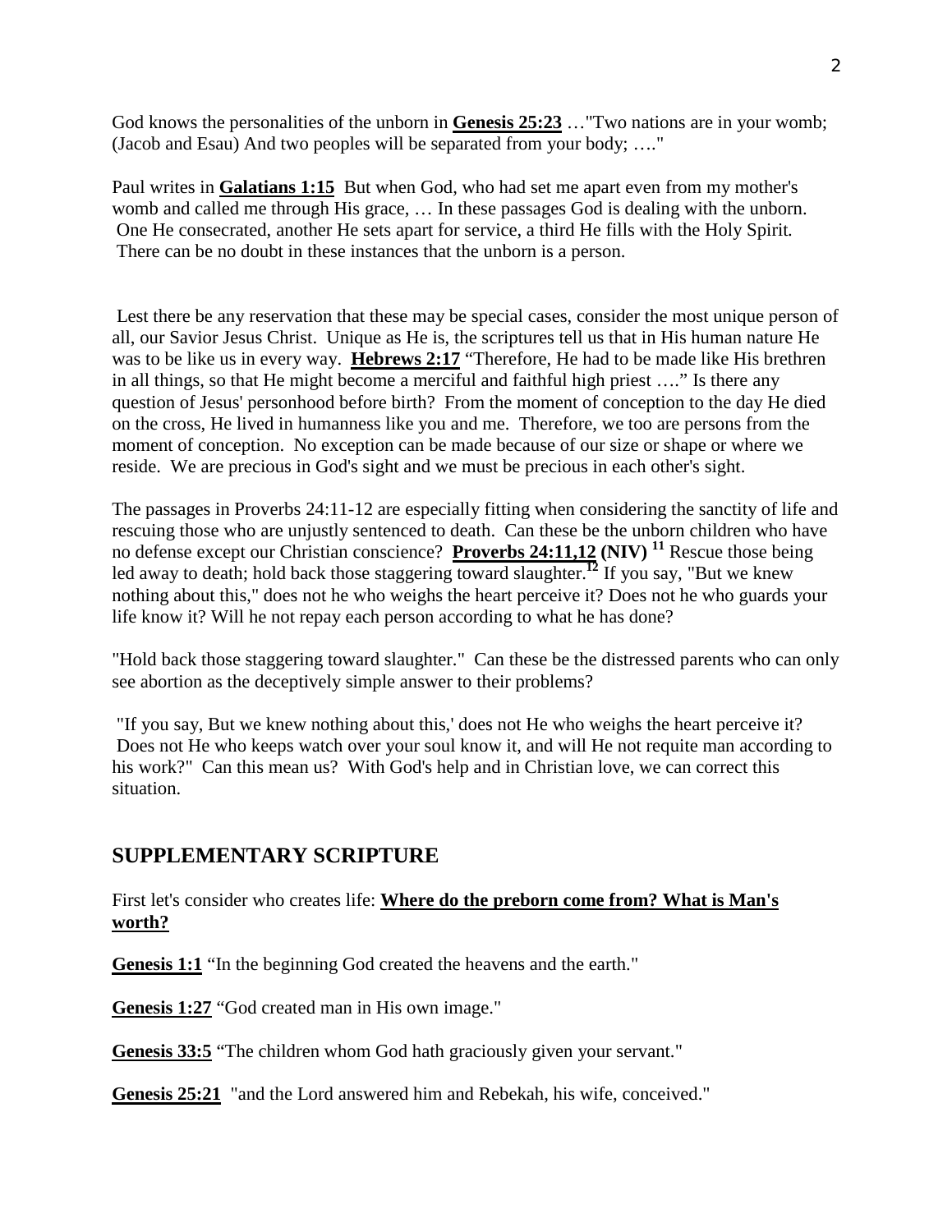**Job 10:12** "You have granted me life."

**Psalm 8 <sup>1</sup> O LORD, our Lord, How majestic is Your name in all the earth, Who have displayed Your splendor above the heavens! <sup>2</sup> From the mouth of infants and nursing babes You have established strength Because of Your adversaries, To make the enemy and the revengeful cease. <sup>3</sup> When I consider Your heavens, the work of Your fingers, The moon and the stars, which You have ordained; <sup>4</sup> What is man that You take thought of him, And the son of man that You care for him? <sup>5</sup> Yet You have made him a little lower than God, And You crown him with glory and majesty! <sup>6</sup> You make him to rule over the works of Your hands; You have put all things under his feet, <sup>7</sup> All sheep and oxen, And also the beasts of the field, <sup>8</sup>The birds of the heavens and the fish of the sea, Whatever passes through the paths of the seas.**

**<sup>9</sup> O LORD, our Lord, How majestic is Your name in all the earth!**

**Psalm 127:3** "Behold, children are a gift of the LORD. The fruit of the womb is a reward."

# **How does God say we should treat our children?**

2 Kings 17:16-18 (New International Version) "<sup>16</sup> They forsook all the commands of the LORD their God  $\ldots$  <sup>17</sup> They sacrificed their sons and daughters in the fire.... <sup>18</sup> So the LORD was very angry with Israel and removed them from his presence....."

**Leviticus 20:1-2 (Amplified Bible) <sup>1</sup>** AND THE Lord said to Moses, **<sup>2</sup>** Moreover, you shall say to the Israelites, Any one of the Israelites or of the strangers that sojourn in Israel who gives any of his children to Molech [the fire god worshiped with human sacrifices] shall surely be put to death; the people of the land shall stone him with stones.

**Jeremiah 32:35** <sup>35</sup> "They built the high places of Baal that are in the valley of Ben-hinnom to cause their sons and their daughters to pass through the fire to Molech, which I had not commanded them nor had it entered My mind that they should do this abomination, to cause Judah to sin.

**Jeremiah 7:34b (New King James Version)** "For the land shall be desolate."

Now on the surface it would seem that these verses are irrelevant to us today; however, did you know that last year in this country over 1.5 million babies were sacrificed by their parents. They weren't cast into the fiery mouth of Baal; they were aborted instead. The results were the same: they were all very innocent; they are all very dead. **We, as a Nation, are guilty. Since Roe v Wade, January 22, 1973, our laws have allowed the legal killing of innocent preborn babies.**

**Matthew 5:17** "Do not think that I came to abolish the Law or the Prophets; I did not come to abolish but to fulfill."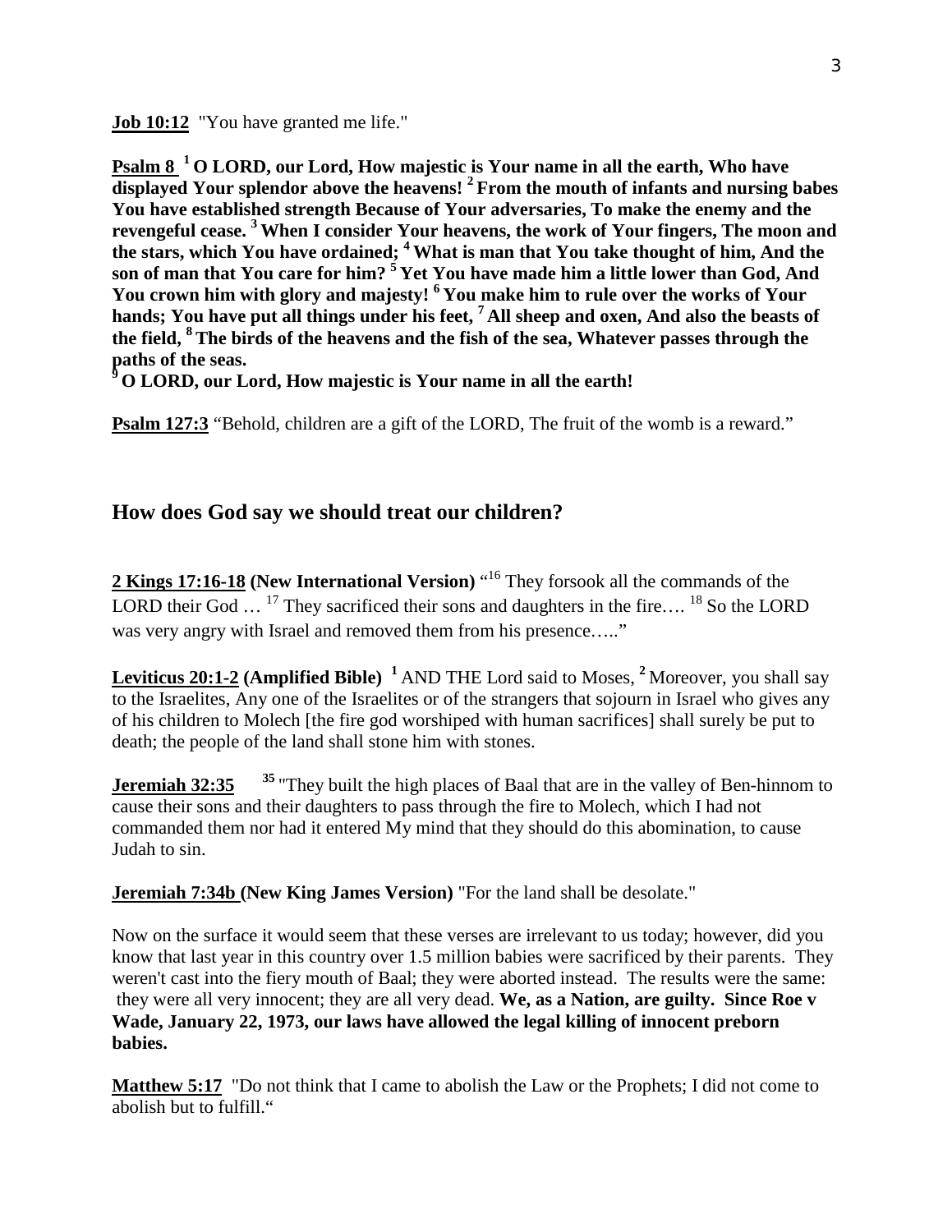**Matthew 5:19 <sup>19</sup>**"Whoever then annuls one of the least of these commandments, and teaches others to do the same, shall be called least in the kingdom of heaven;"

**Matthew 5:21** "You have heard that the ancients were told, 'YOU SHALL NOT COMMIT MURDER' and 'Whoever commits murder shall be liable to the court."

**Matthew 18:10 "**See that you do not despise one of these little ones, for I say to you that their angels in heaven continually see the face of My Father who is in heaven."

**Matthew 22:36-40 <sup>36</sup>** "Teacher, which is the great commandment in the Law?" **<sup>37</sup>** And He said to him, "YOU SHALL LOVE THE LORD YOUR GOD WITH ALL YOUR HEART, AND WITH ALL YOUR SOUL, AND WITH ALL YOUR MIND.' **<sup>38</sup>** "This is the great and foremost commandment. **<sup>39</sup>** "The second is like it, 'YOU SHALL LOVE YOUR NEIGHBOR AS YOURSELF.'<sup>40</sup> "On these two commandments depend the whole Law and the Prophets."

**Matthew 25:37-40 <sup>37</sup>** "Then the righteous will answer Him, 'Lord, when did we see You hungry, and feed You, or thirsty, and give You something to drink? **<sup>38</sup>** 'And when did we see You a stranger, and invite You in, or naked, and clothe You? **<sup>39</sup>** 'When did we see You sick, or in prison, and come to You?' **<sup>40</sup>** "The King will answer and say to them, 'Truly I say to you, to the extent that you did it to one of these brothers of Mine, even the least of them, you did it to Me."

**Jeremiah 7:6, 22:3, 17 and Exodus 23:7** Do not shed innocent blood

**Proverbs 6:16-17** The Lord hates hands that shed innocent blood.

**Genesis 9:6 "**Whoever sheds man's blood, By man his blood shall be shed, For in the image of God He made man."

**Exodus 20:13** "You shall not murder." Murder is wrong according to: **Matthew 5:21, Romans 1:29, 18:21, Revelation 21:8, 22:15**

# **God's concern for the preborn:**

**Amos 1:13 "...** I will not revoke its punishment, Because they ripped open the pregnant women of Gilead..." God's law to Moses specifically covered the life and body of the unborn child in case of accidental damage by struggling men. **Exodus 21:22-24 <sup>22</sup>** "If men struggle with each other and strike a woman with child so that she gives birth prematurely, yet there is no injury, he shall surely be fined as the woman's husband may demand of him, and he shall pay as the judges decide. **<sup>23</sup>** "But if there is any further injury, then you shall appoint as a penalty life for life, **<sup>24</sup>** eye for eye, tooth for tooth, hand for hand, foot for foot,"

**Deuteronomy 30:19-20** <sup>19</sup> "I call heaven and earth to witness against you today, that I have set before you life and death, the blessing and the curse. So choose life in order that you may live,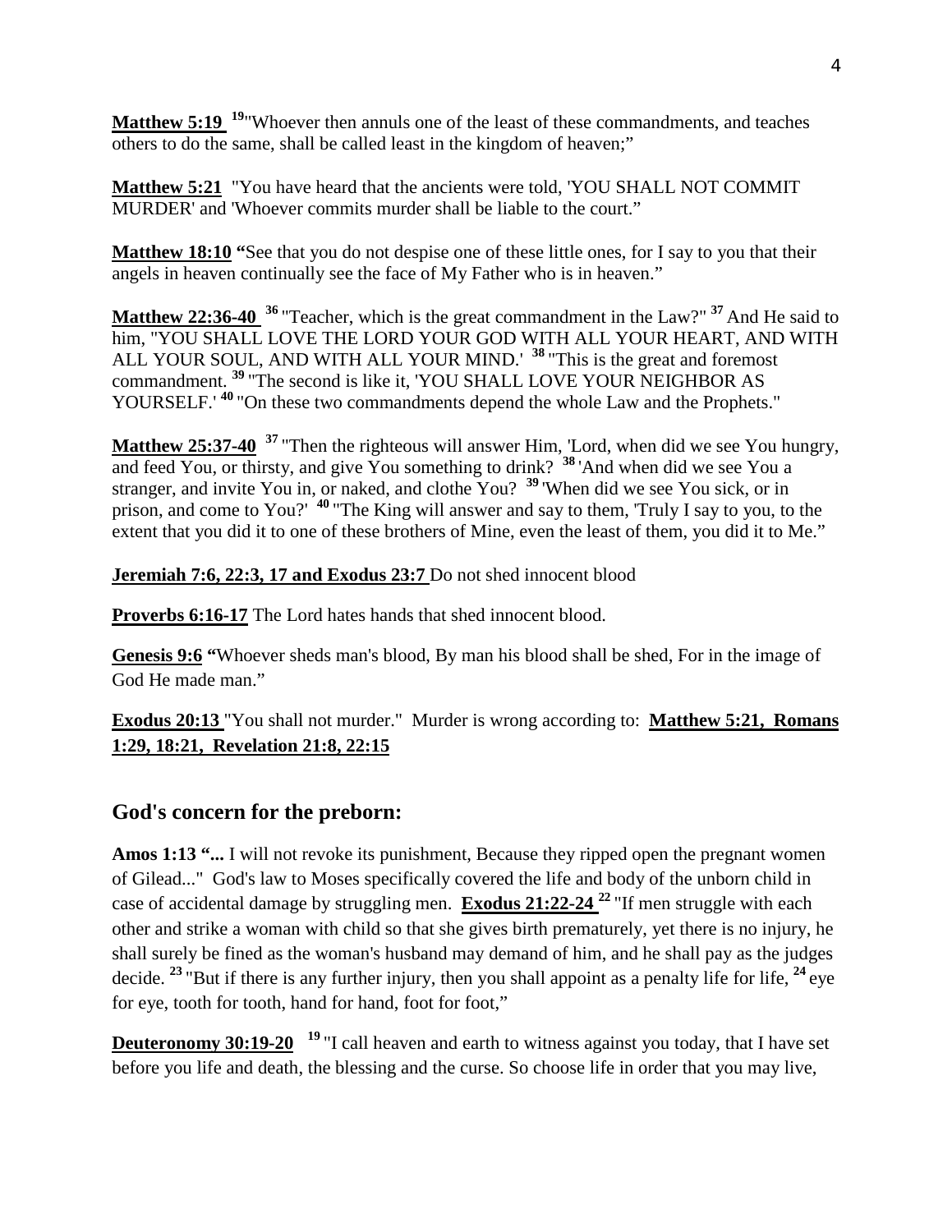you and your descendants, **<sup>20</sup>** by loving the LORD your God, by obeying His voice, and by holding fast to Him; for this is your life and the length of your days, ..."

### **What about the soul?**

**Matthew 10:28-31** <sup>28</sup> "Do not fear those who kill the body but are unable to kill the soul; but rather fear Him who is able to destroy both soul and body in hell. <sup>29</sup> "Are not two sparrows sold for a cent? And yet not one of them will fall to the ground apart from your Father. **<sup>30</sup>** "But the very hairs of your head are all numbered. **<sup>31</sup>** "So do not fear; you are more valuable than many sparrows."

Only God can destroy the soul, thus His commandment "Thou shalt not kill" is not contingent upon the presence of a soul.

#### **Is the unborn a part of our body to do with as we like? Let's look to:**

**1 Corinthians 6:19-20** <sup>19</sup> "Or do you not know that your body is a temple of the Holy Spirit who is in you, whom you have from God, and that you are not your own?  $2^{0}$  For you have been bought with a price: therefore glorify God in your body."

### **What does God say about the unfortunate who are sick, or have a deformity?**

**Romans 9:20** "On the contrary, who are you, O man, who answers back to God? The thing molded will not say to the molder, "Why did you make me like this," will it? "

**2 Corinthians 12:7-9a** (NIV) **<sup>7</sup>** To keep me from becoming conceited because of these surpassingly great revelations, there was given me a thorn in my flesh, a messenger of Satan, to torment me. **<sup>8</sup>** Three times I pleaded with the Lord to take it away from me. **<sup>9</sup>** But he said to me, "My grace is sufficient for you, for my power is made perfect in weakness."

**1 Corinthians 10:13** "No temptation has overtaken you but such as is common to man; and God is faithful, who will not allow you to be tempted beyond what you are able, but with the temptation will provide the way of escape also, so that you will be able to endure it."

**Ephesians 2:10** (New King James Version) "For we are His workmanship, created in Christ Jesus for good works, which God prepared beforehand that we should walk in them."

**Ephesians 5:20** (New King James Version) "giving thanks always for all things to God the Father in the name of our Lord Jesus Christ,"

**Exodus 4:11** "The LORD said to him, "Who has made man's mouth? Or who makes him mute